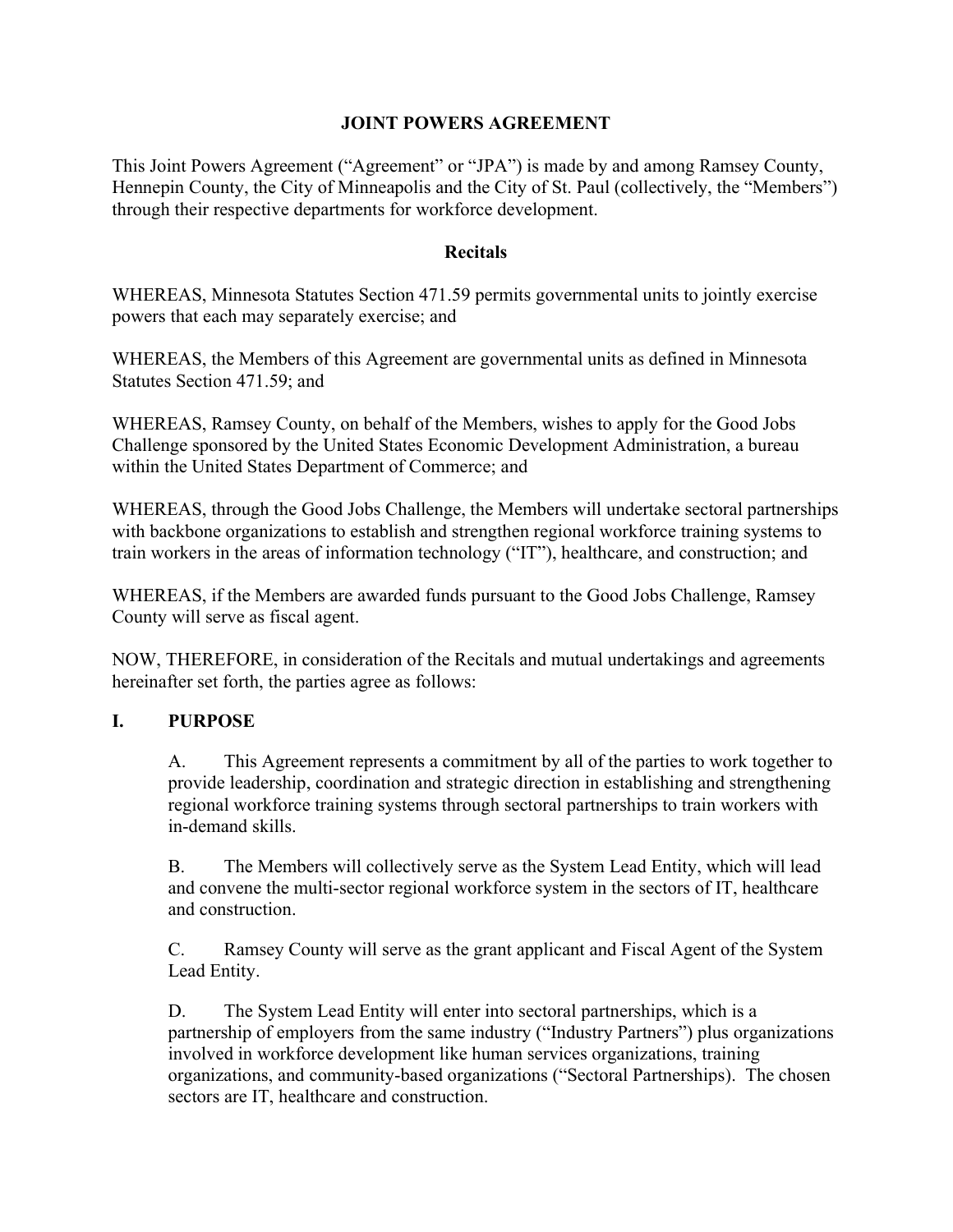E. Each Sectoral Partnership will be led by a Backbone Organization. There will be four Backbone Organizations: MN Tech, HealthForce Minnesota, Minnesota Building Trades and Associated General Contractors of Minnesota. Minnesota Building Trades and Associated General Contractors of Minnesota will co-lead the Sectoral Partnership for the construction sector.

F. Each Sectoral Partnership will include Strategic Partners such as Adult Basic Education, Organized Labor, Chambers of Commerce, Institutions of Higher Education, Local Workforce Development Boards, and Human Services Organizations.

G. Ramsey County as Fiscal Agent will enter into agreements with subrecipients of the funds from the Good Jobs Challenge and shall be responsible for all oversight of subrecipients, including risk assessment, monitoring, and outcome reporting. Ramsey County's liability is limited as set forth below in Section VI.E.

## II. TERM

A. The term of this Agreement shall be five years from the date of complete execution of the Agreement or the date by which all Good Jobs Challenge funds must be expended, whichever is earlier.

B. This Agreement will terminate pursuant to the terms as outlined in Article VII. Termination; Withdrawal. At such time, Ramsey County's role as Fiscal Agent will also terminate.

### III. GOVERNANCE

- A. The operations under this JPA shall be governed by an Executive Board.
	- (a) The Executive Board shall consist of an appointee each of the governmental entities identified above. Each entity may name an alternate member.
	- (b) The Executive Board shall be responsible for the following:
		- (i) to monitor the program budget;
		- (ii) approve contracts.
	- (c) The Executive Board shall be chaired by the Ramsey County appointee, who shall call meetings from time to time as may be necessary to effectuate the goals of this Agreement.

# IV. FISCAL AGENT

- A. Fiscal Operating Roles and Responsibilities: Ramsey County agrees it will:
	- (a) Receive invoices from any Backbone Organization, Strategic Partner or Industry Partner for services performed;
	- (b) Evaluate whether such services were performed according to this Agreement;
	- (c) Pay such entity from grant funds.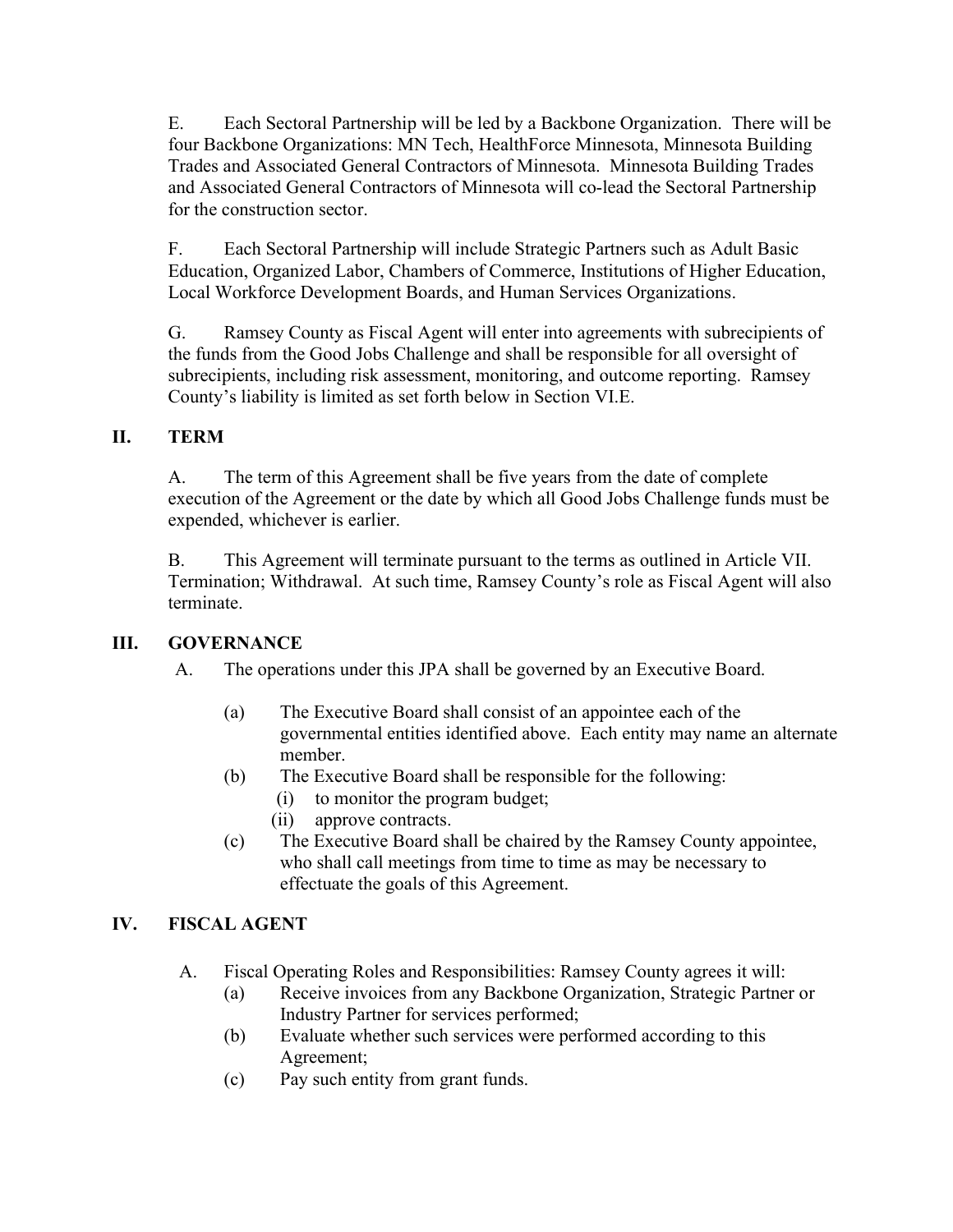- B. Ramsey County will withhold up to ten percent of the award to reimburse its costs in administering the grant.
- C. Compliance: The parties agree that accounting, procurement and other fiscal agent services provided by Ramsey County will comply with generally accepted accounting principles and Ramsey County Finance Department policies.
- D. Program and Financial Reporting: Ramsey County will be responsible for program or financial reporting.
- E. Type of Audit and Frequency: all recipients of funds under this Agreement will provide all supporting documentation and grant agreements for invoices it submits for reimbursement. Ramsey County will review such documentation prior to paying any reimbursement to ensure compliance with grant funding requirements.
- F. Resolution Measures for Noncompliance with the Recipient Agreement: Resolution measures for non-compliance with the Agreement between any recipient organization ("Recipient Organization) and Ramsey County ("Recipient Agreement") will consist of a written report that clearly states the areas of noncompliance, the corrective action needed to be in compliance and a timeline to complete each corrective action as stated in the written fiscal or program audit. On-going fiscal and program audits will occur to ensure compliance with the Recipient Agreement.
- G. Payment Processing and Segregation of Duties: Ramsey County and its department Workforce Solutions has adequate segregation of duties for payment processing as stipulated by the Government Accounting Standards Board. Ramsey County accounting and procurement departments and other fiscal agent services comply with general accounting principles and Ramsey County Finance Department policies.

### V. PROGRAM COST AND FUNDING

- A. The cost of operations under this JPA shall be paid from any funds awarded through the Good Jobs Challenge.
- B. If funding is inadequate to cover the costs of operations, the Executive Board may amend the budget to reduce program costs or services or seek alternate sources of funding.

### VI. INDEMNIFICATION, LIABILITY AND INSURANCE

A. Each party to this Agreement shall be liable for the acts of their own officers, employees, and/or agents and the results thereof to the extent authorized by law and shall not be responsible for the acts of the other party, its officers, employees, and/or agents.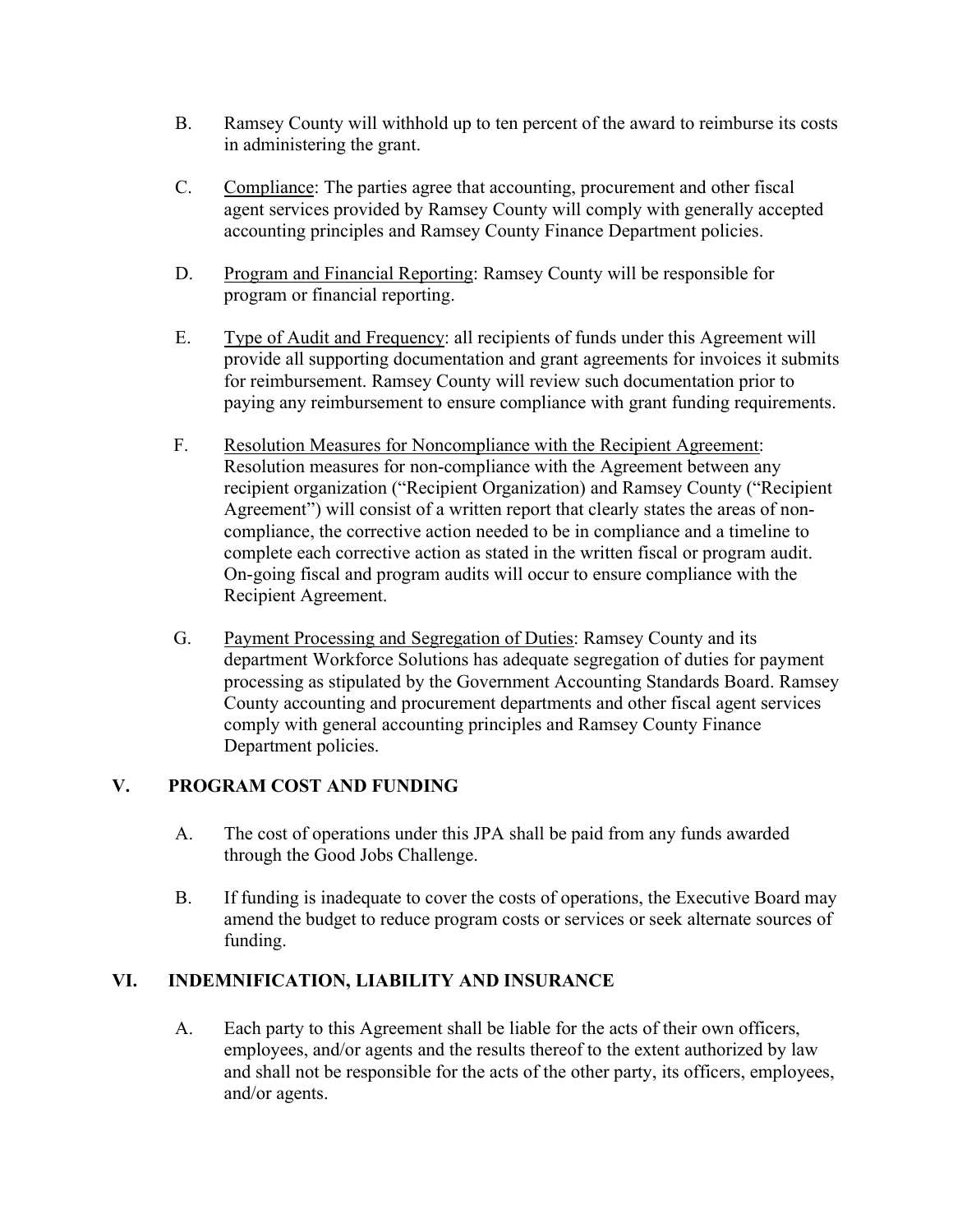- B. Each party warrants that they are able to comply with the aforementioned requirements through an insurance or self-insurance program and that each has minimum coverage consistent with the liability limits contained in Minn. Stat. Ch. 466.
- C. All insurance policies or self-insurance certificates shall be open to inspection by each party and copies of the policies or certificates of self-insurance shall be submitted to a party upon written request.
- D. Each party's liability shall be governed and limited by the Municipal Tort Claims Act, Minn. Stat. Chapter 466, common law immunities, and other applicable law. Nothing in this Agreement shall constitute a waiver by any party of any limitation of liability under Minnesota Statutes Chapter 466, or other statutory or common law immunities, limits, or exceptions on liability.
- E. Ramsey County is not responsible for providing services outside of the scope of any Recipient Agreement. Ramsey County is not liable for management decisions made by any Backbone Organization, Industry Partner or Strategic Partner, and is also not responsible for cash shortfalls, such as bills not paid or charges for payments made with insufficient funds, due to funding shortfalls of any other organization.

# VII. WITHDRAWAL OR TERMINATION

- A. This Agreement shall terminate:
	- (a) Immediately upon receipt of notice that no Good Jobs Challenge funds have been awarded; or
	- (b) upon the consent of all the Members as evidenced by a written resolution of the governing body of each Member; or
	- (c) when necessitated by operation of law; or
	- (d) as a result of a decision by a court of competent jurisdiction.
- B. Termination shall not discharge any liability incurred by the parties during the term of this Agreement prior to the effective date of termination.
- C. The provisions of Article VI of this Agreement shall survive termination of this Agreement.
- D. A Member may withdraw from the JPA upon 60 calendar days written notice to all other Members. A withdrawing Member shall meet all of its responsibilities up to the date of withdrawal.
- E. In the event of termination of this Agreement pursuant to this section, funds will be distributed and payment of liabilities will occur as follows: County will require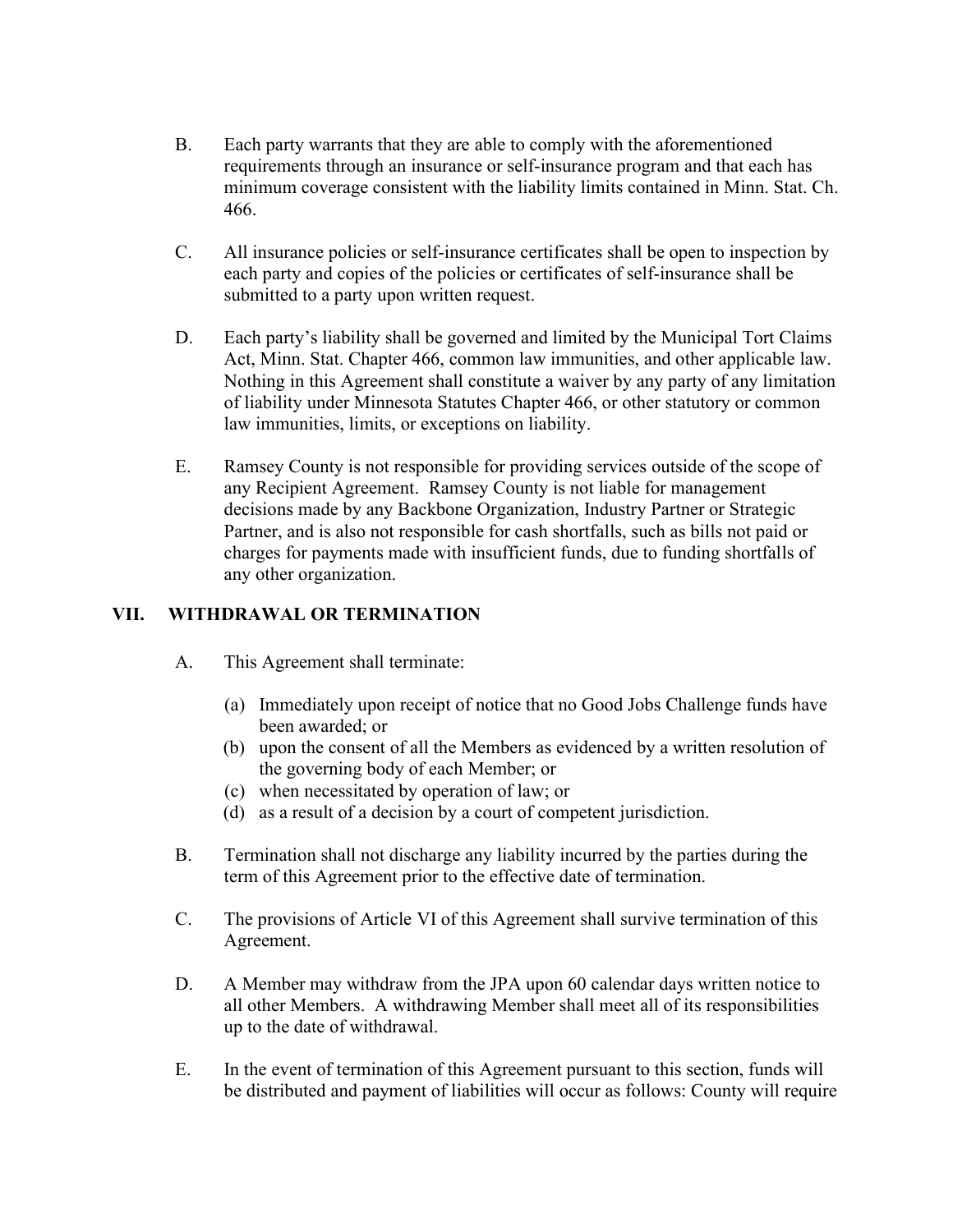any Recipient Organization to submit a final invoice for actual expenses occurred and documentation to support the invoice by the 15th of the month following termination of the Agreement. Ramsey County staff will review the final invoice and documentation, and approve allowable expenditures. Final payment to any Recipient Organization for approved expenditures will be made pursuant to the terms of this Agreement. Ramsey County staff will notify any Recipient Organization in writing of unallowable expenditures prior to final reimbursement.

## VIII. NOTICES

A. All notices, written requests, or demands given or made by a party under the terms of this Agreement or any statute or ordinance shall be in writing and shall be sent first class mail.

| <b>B.</b> |  |  |  |  | All notices, written requests, or demands shall be sent to the following addresses: |
|-----------|--|--|--|--|-------------------------------------------------------------------------------------|
|-----------|--|--|--|--|-------------------------------------------------------------------------------------|

| <b>Ramsey County</b>       | Hennepin County                               | City of Minneapolis,              | City of St. Paul    |
|----------------------------|-----------------------------------------------|-----------------------------------|---------------------|
| <b>Workforce Solutions</b> | Workforce                                     | $\text{CPED} - \text{Employment}$ | Director,           |
| Attn.: Director            | and Training Director<br>Development Director |                                   | Planning and        |
| 160 E. Kellogg Blvd.,      | A-400 Government                              |                                   | Economic            |
| Suite 6700,                | Center                                        | 505 4th Ave S. #320               | Development         |
| Saint Paul, MN 55101       | 300 South Sixth Street                        | Minneapolis, MN                   | City Hall Annex     |
|                            | Minneapolis, MN                               | 55415                             | 25 West 4th Street, |
|                            | 55487                                         |                                   | Suite 1300          |
|                            |                                               |                                   | Saint Paul, MN      |
|                            |                                               |                                   | 55102               |

### IX. CONTRACT PROVISIONS

The matters set forth in the Recitals are incorporated into and made part of this Agreement as though fully set forth as terms herein.

### X. INTERPRETATION OF AGREEMENT; VENUE; ESCALATION PROCEDURES

- A. This Agreement will be interpreted and construed according to the laws of the State of Minnesota. All litigation regarding this Agreement must be venued in the appropriate State or Federal District Court in Ramsey County, Minnesota.
- B. In the event of a dispute between the Members and any party, the disputing party will speak with Ramsey County's Director of Workforce Solutions. The Director of Workforce Solutions will review the dispute, meet with the disputing party if feasible, and then prepare a written response to the dispute. If the disputing party is not in agreement with the director's response to the dispute, the disputing party can submit the dispute to the Executive Board for final resolution.
- C. The provisions of this Agreement are severable. If any part of this Agreement is rendered void, invalid or unenforceable, such rendering shall not affect the validity and enforceability of the remainder of this Agreement.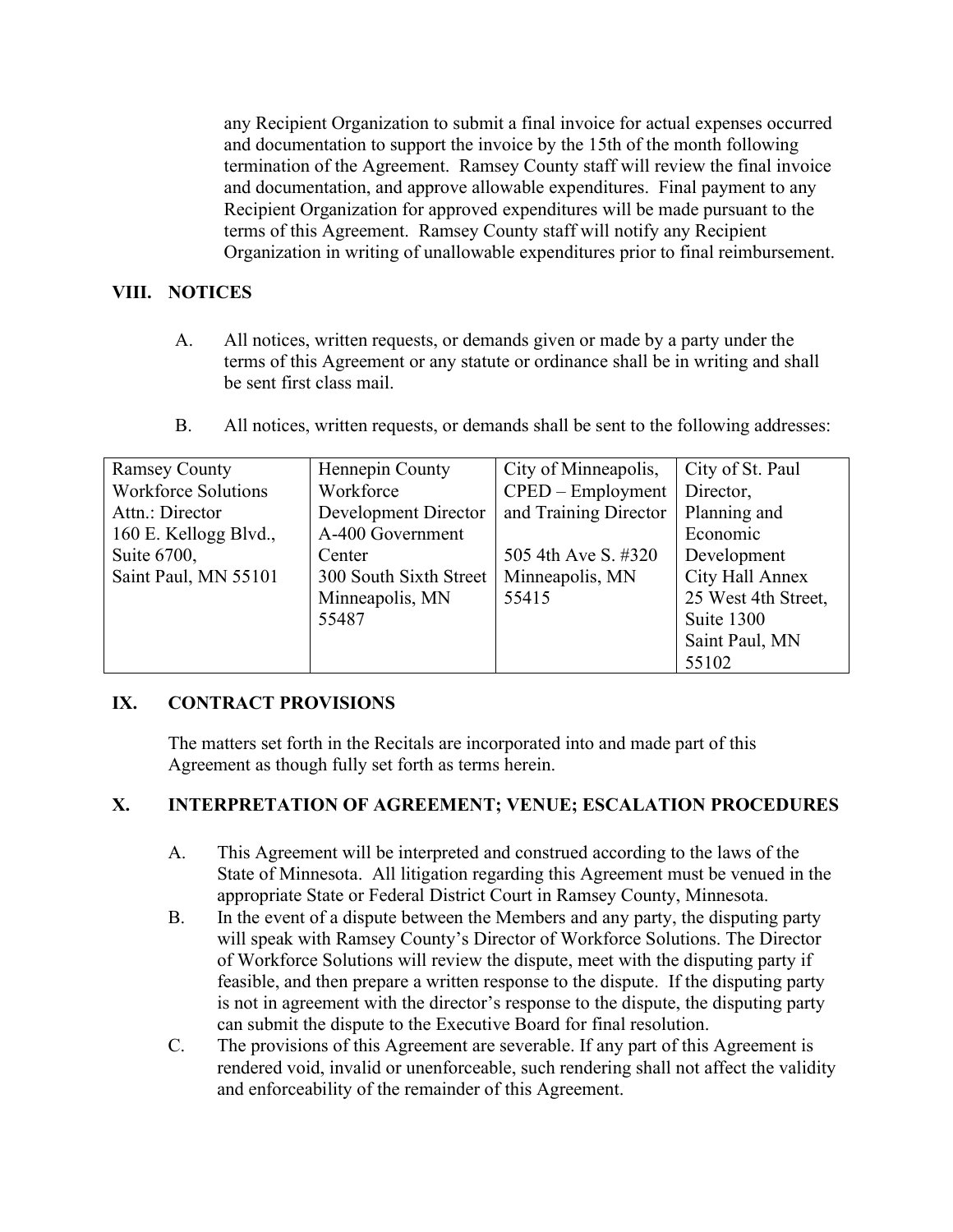#### XI. RECORDS RETENTION

 Until the expiration of six years after the furnishing of services pursuant to this Agreement, Ramsey County shall retain a copy of the Agreement, and the books, documents, records, and accounting procedures and practices of Ramsey County relating to this Agreement.

#### XII. ENTIRE AGREEMENT AND AMENDMENTS

- A. It is understood and agreed that the entire agreement between the parties is contained herein and that this Agreement supersedes all oral agreements and negotiations between the parties relating to the subject matter hereof. All terms referred to in this Agreement are incorporated or attached and are deemed to be part of this Agreement.
- B. Any alterations, variations, modifications, or waivers of provisions of this Agreement shall only be valid when they have been reduced to writing as an amendment to this Agreement signed by the parties hereto. Ramsey County will be responsible for creating the first draft of any amendment to this Agreement.

### XIII. ELECTRONIC SIGNATURES; COUNTERPARTS

- A. COUNTERPARTS. The parties may sign this Agreement in counterparts, each of which constitutes an original, but all of which together constitute one instrument.
- B. ELECTRONIC SIGNATURES. The parties agree that the electronic signature of a party to this Agreement shall be as valid as an original signature of such party and shall be effective to bind such party to this Agreement. The parties further agree that any document (including this Agreement and any attachments or exhibits to this Agreement) containing, or to which there is affixed, an electronic signature shall be deemed (i) to be "written" or "in writing," (ii) to have been signed and (iii) to constitute a record established and maintained in the ordinary course of business and an original written record when printed from electronic files. For purposes hereof, "electronic signature" also means a manually signed original signature that is then transmitted by any electronic means, including without limitation a faxed version of an original signature or an electronically scanned and transmitted version (e.g., via PDF) of an original signature. Any party's failure to produce the original signature of any electronically transmitted signature shall not affect the enforceability of this Agreement.

[SIGNATURE PAGES FOLLOW]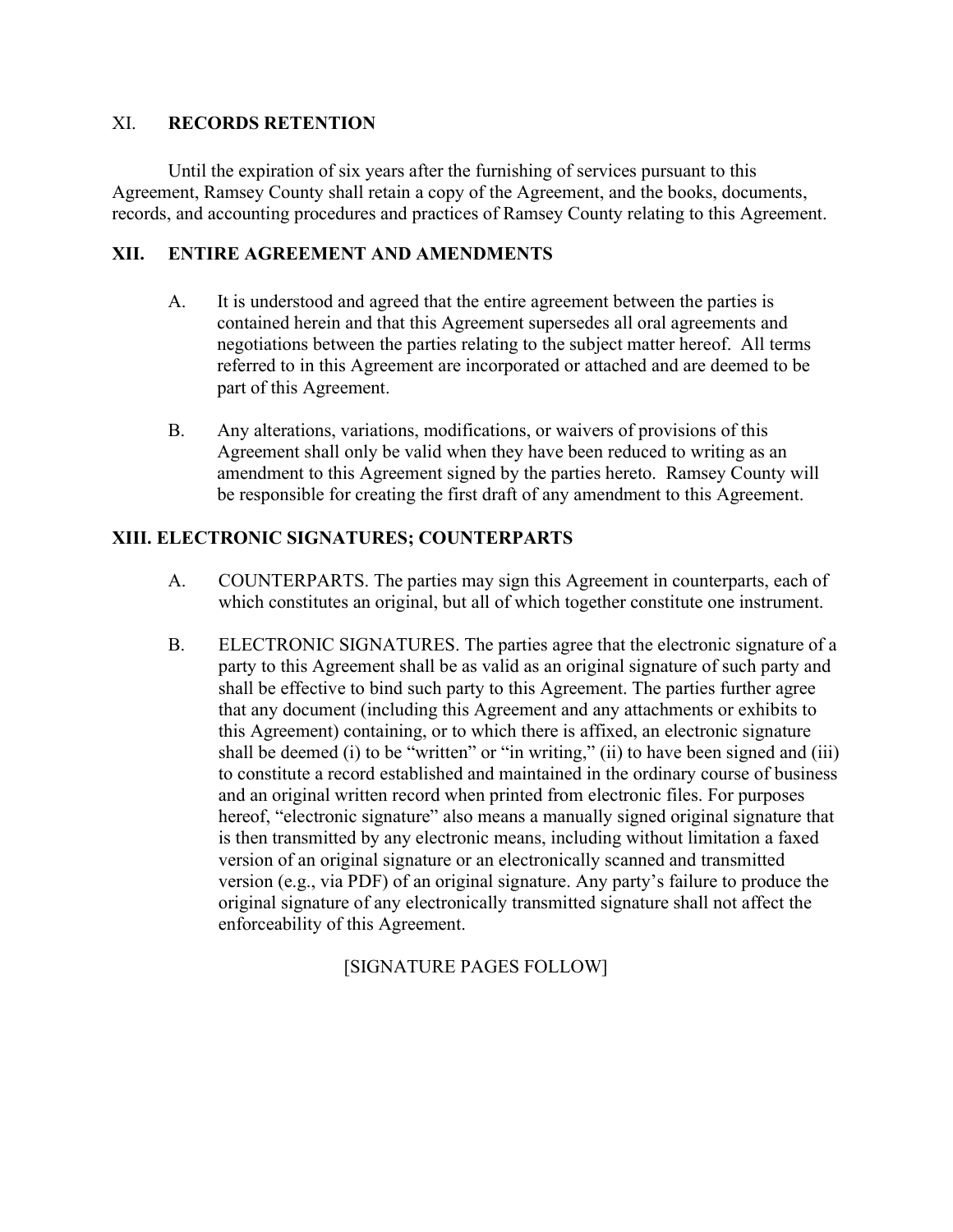Wherefore, the parties have executed this Agreement as of the last date set forth below.

## RAMSEY COUNTY

l Toni Carter, Chair, County Board of Commissioners Date: \_\_\_\_\_\_\_\_\_\_\_\_\_\_\_\_\_\_\_\_\_\_\_\_\_\_\_\_\_\_\_

Mee Cheng, Chief Clerk - County Board Date: \_\_\_\_\_\_\_\_\_\_\_\_\_\_\_\_\_\_\_\_\_\_\_\_\_\_\_\_\_\_\_

Approval recommended:

Director, Workforce Solutions Date: \_\_\_\_\_\_\_\_\_\_\_\_\_\_\_\_\_\_\_\_\_\_\_\_\_\_\_\_\_\_\_

Approved as to form:

l

Assistant County Attorney Date: \_\_\_\_\_\_\_\_\_\_\_\_\_\_\_\_\_\_\_\_\_\_\_\_\_\_\_\_\_\_

[signature page to Good Jobs Challenge JPA]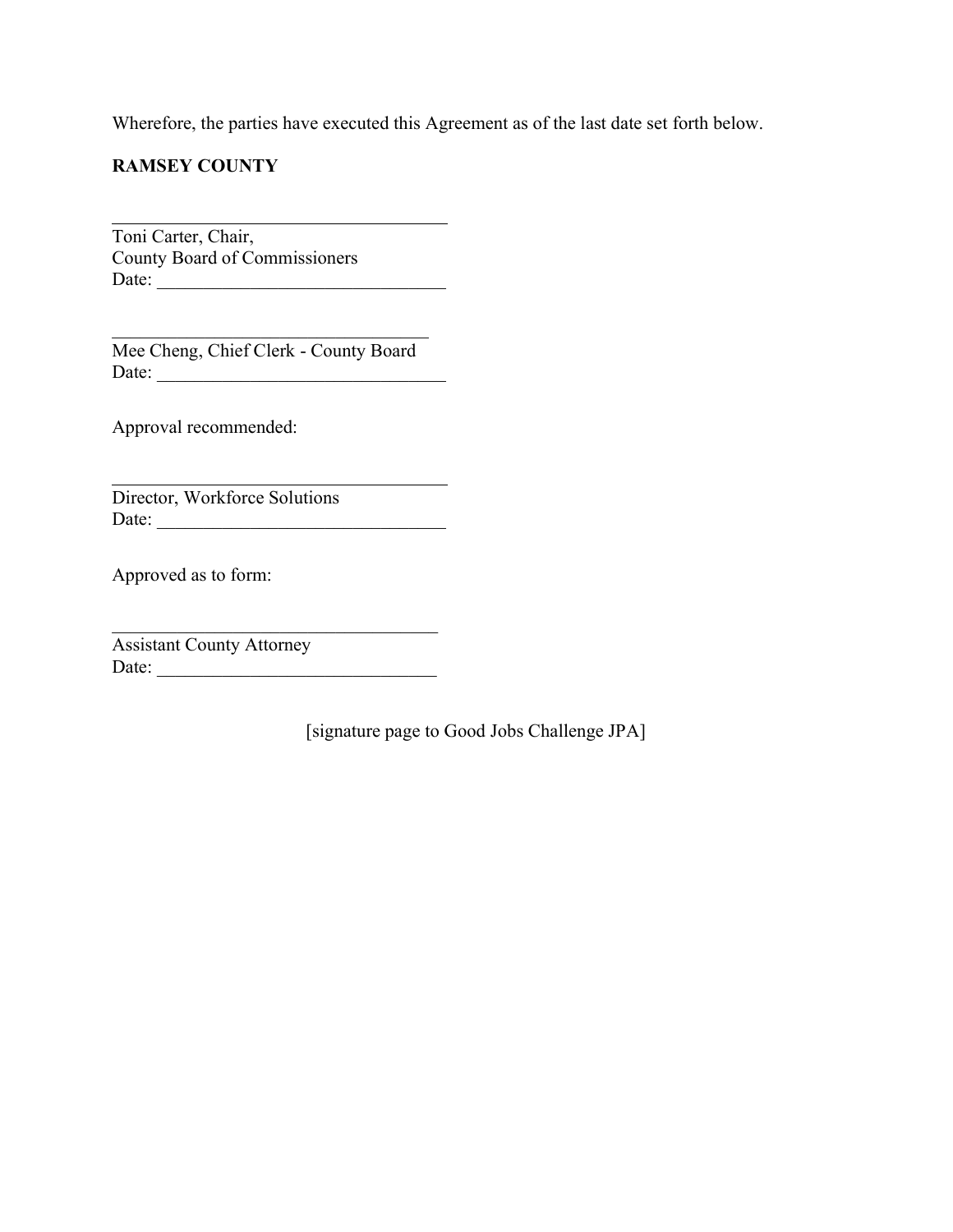#### HENNEPIN COUNTY

l

l

\_\_\_\_\_\_\_\_\_\_\_\_\_\_\_\_\_, Chair, County Board of Commissioners Date: \_\_\_\_\_\_\_\_\_\_\_\_\_\_\_\_\_\_\_\_\_\_\_\_\_\_\_\_\_\_\_

\_\_\_\_\_\_\_\_\_\_\_\_\_, Chief Clerk - County Board Date: \_\_\_\_\_\_\_\_\_\_\_\_\_\_\_\_\_\_\_\_\_\_\_\_\_\_\_\_\_\_\_

Approval recommended:

Date: \_\_\_\_\_\_\_\_\_\_\_\_\_\_\_\_\_\_\_\_\_\_\_\_\_\_\_\_\_\_\_

Approved as to form:

Assistant County Attorney Date: \_\_\_\_\_\_\_\_\_\_\_\_\_\_\_\_\_\_\_\_\_\_\_\_\_\_\_\_\_\_

[signature page to Good Jobs Challenge JPA]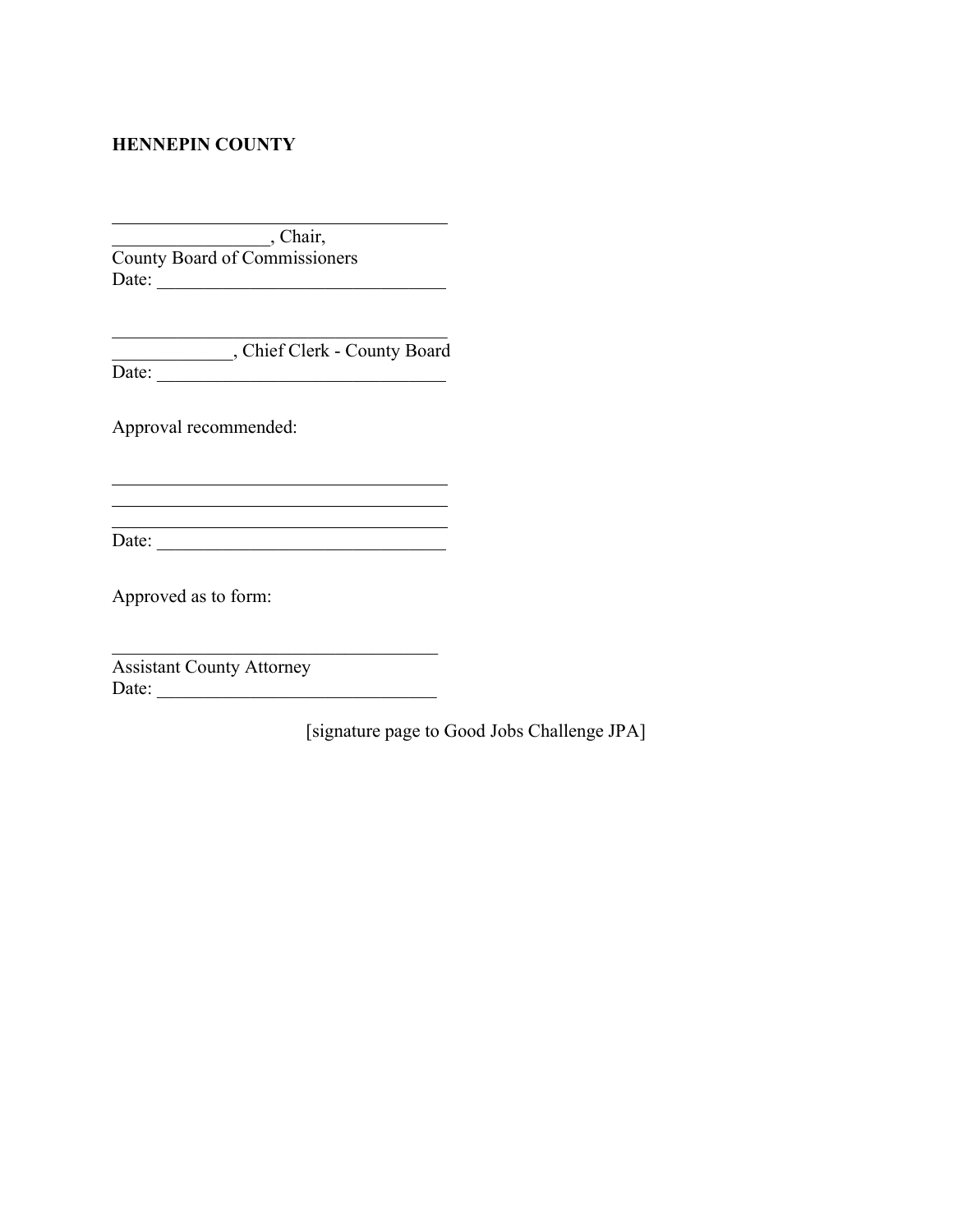# CITY OF MINNEAPOLIS

l

l

Date: \_\_\_\_\_\_\_\_\_\_\_\_\_\_\_\_\_\_\_\_\_\_\_\_\_\_\_\_\_\_\_

<u> 1980 - Johann Barbara, martxa alemaniar a</u>

 $Date:$ 

Approval recommended:

 $\overline{\text{Date}}$ :

<u> 1989 - Johann Barbara, martin amerikan basar da</u>

Approved as to form:

Assistant City Attorney Date: \_\_\_\_\_\_\_\_\_\_\_\_\_\_\_\_\_\_\_\_\_\_\_\_\_\_\_\_\_\_

[signature page to Good Jobs Challenge JPA]

 $\_$